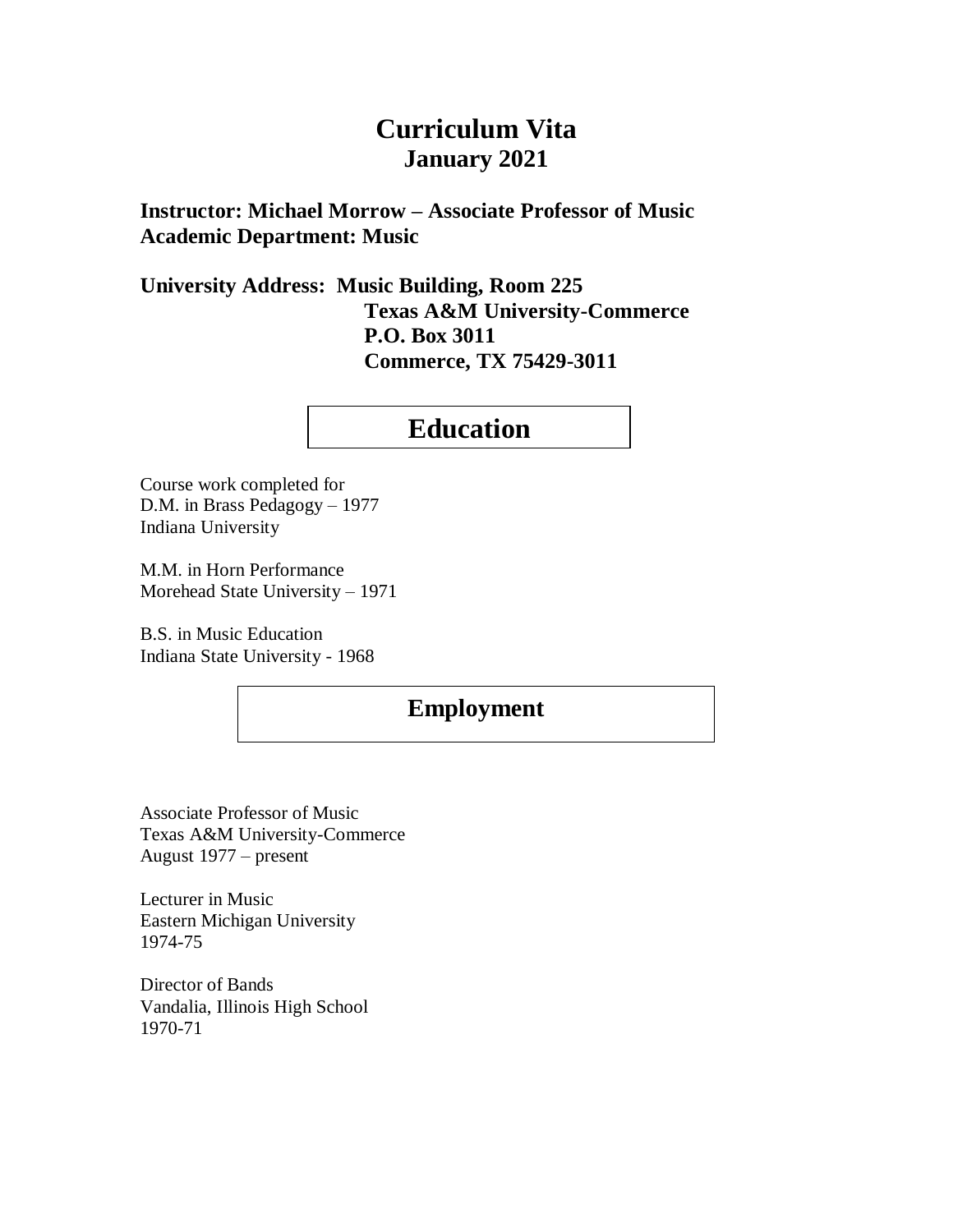Assistant Director of Bands and Orchestra Marion, Indiana High School 1968-70

## **Research, Scholarship, Creative Activities**

## **Masterclasses**

**Highland Park High School Masterclass – December 20, 2019 ATSSA Masterclass – Ranchview High School July 30-August 3, 2018 O'Bannion Middle School Masterclass– Garland – August 2, 2016 Heath High School Masterclass – August 8-10, 2016 Coaching of 2014 TMEA 6A All State Horns – February 13-14, 2014**

### **Dallas Opera Repertory 1989-2020**

| <b>Dominick Argento</b>     | <b>Aspern Papers: 2013</b>     |
|-----------------------------|--------------------------------|
| <b>Samuel Barber</b>        | <b>Blubeard's Castle: 2007</b> |
| <b>Ludwig von Beethoven</b> | <b>Fidelio: 2002</b>           |
| <b>Vincenzo Bellini</b>     | <b>Norma: 2017</b>             |
| <b>Alban Berg</b>           | Wozzeck: 2000                  |
| <b>Georges Bizet</b>        | Carmen: 1996, 2004, 2013       |
| <b>Aleksandr Borodin</b>    | Prince Igor: 1990              |
| <b>Benjamin Britten</b>     | <b>Billy Budd: 1997</b>        |
| <b>Alberto Catalani</b>     |                                |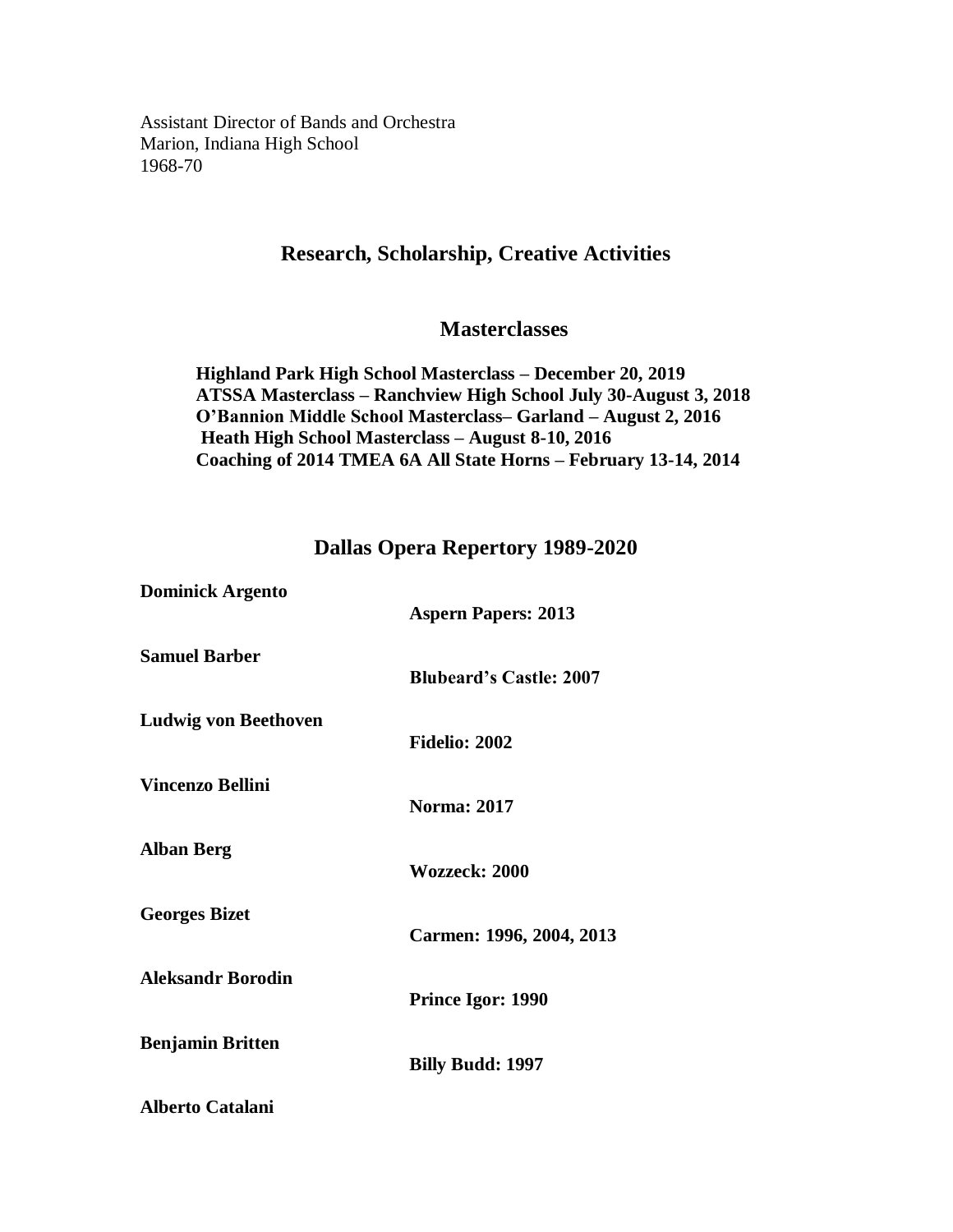|                                                                                         | La Wally: 2018                                                                                                                |
|-----------------------------------------------------------------------------------------|-------------------------------------------------------------------------------------------------------------------------------|
| <b>Gaetano Donizetti</b><br><b>Maria Stuarda: 2007</b><br><b>Roberto Devereux: 2009</b> | Anna Bolena: 2010<br><b>Don Pasquale: 1989, 2010</b><br>L'elisir d'amore: 1991, 1996<br>Lucia di Lammermoor: 1992, 2001, 2011 |
| <b>Manuel de Falla</b>                                                                  |                                                                                                                               |
|                                                                                         | El amor brujo: 1992, 2004<br>El retablo de Maese Pedro: 2004<br>La vita breve: 1992, 2004                                     |
| <b>George Gershwin</b>                                                                  | Porgy and Bess: 1994, 2008                                                                                                    |
| <b>Charles Gounod</b>                                                                   | <b>Faust: 1990, 1998</b><br>Romeo et Juliette: 1995, 2011                                                                     |
| <b>Jake Hegge</b>                                                                       | Moby-Dick: 2010 World Premiere, 2016                                                                                          |
| <b>Lee Hoiby</b>                                                                        | The Tempest: 1996                                                                                                             |
| <b>Engelbert Humperdink</b>                                                             | Hansel und Gretel: 1990, 1995, 2002                                                                                           |
| <b>Leos Janacek</b>                                                                     | The Cunning Little Vixen: 2000<br>Jenufa: 1993, 2004<br>Katya Kabanova: 1997                                                  |
| <b>Erich Wolfgang Korngold</b>                                                          | Die tote Stadt: 2014<br>The Ring of Polykrates: 2018                                                                          |
| <b>Franz Lehar</b>                                                                      | The Merry Widow: 1989                                                                                                         |
| <b>Ruggero Leoncavallo</b>                                                              | Pagliacci: 1989, 2005                                                                                                         |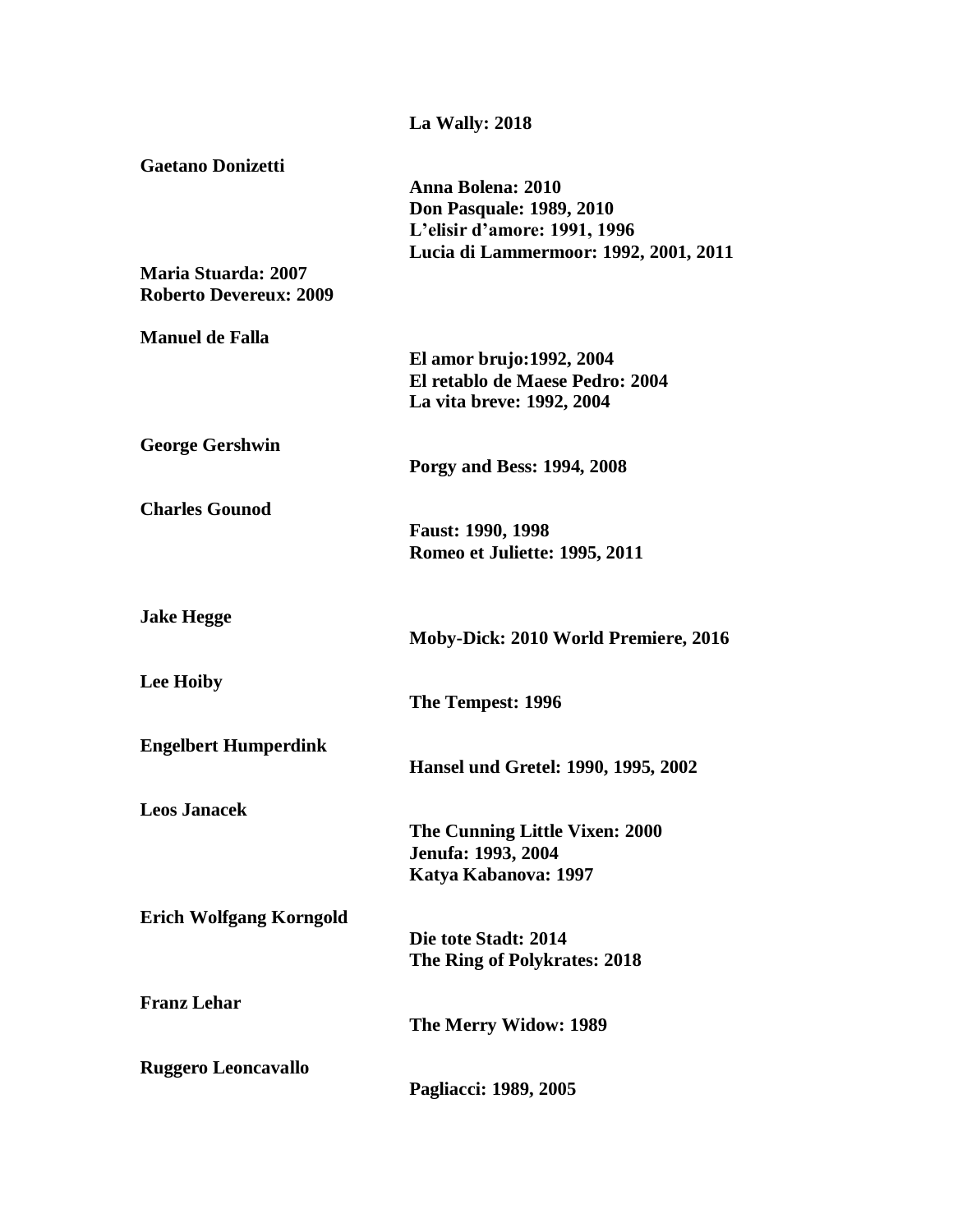| Pietro Mascagni                                                           |                                                 |
|---------------------------------------------------------------------------|-------------------------------------------------|
|                                                                           | Cavalleria Rusticana: 1989, 2005                |
| <b>Jules Massenet</b>                                                     |                                                 |
|                                                                           | <b>Manon: 2001, 2019</b>                        |
| W.A. Mozart                                                               |                                                 |
|                                                                           | La clemenza di Tito: 1999                       |
|                                                                           | Cosi fan tutte: 1992, 2003, 2010                |
| <b>Don Giovanni: 1995, 2003</b>                                           |                                                 |
| Le nozze di Figaro: 1991, 2002, 2014<br>Die Zauberflote: 1997, 2006, 2012 |                                                 |
| <b>Bastien et Bastien: 2015</b>                                           |                                                 |
|                                                                           |                                                 |
| <b>Modest Mussorgsky</b>                                                  |                                                 |
|                                                                           | <b>Boris Godunov: 2011</b>                      |
| <b>Jacques Offenbach</b>                                                  |                                                 |
|                                                                           | Les contes d'Hoffman: 1990, 2005                |
|                                                                           | Pepito: 2017, 2018                              |
| <b>Tobias Picker</b>                                                      |                                                 |
|                                                                           | Therese Raquin: 2001 – World Premiere           |
| <b>Giacomo Puccini</b>                                                    |                                                 |
|                                                                           | La Boheme: 1994, 1999, 2003, 2009, 2015, 2019   |
|                                                                           | Gianni Schicci: 1991                            |
|                                                                           | Madame Butterfly: 1989, 1995, 2000, 2005, 2010, |
| 2017                                                                      |                                                 |
|                                                                           | Le Rondine: 2007                                |
|                                                                           | <b>Sour Angelica: 1991</b>                      |
|                                                                           | Il Tabarro: 1991                                |
|                                                                           | Tosca: 1996, 2002, 2008, 2015                   |
|                                                                           | Turandot: 1997, 2003, 2013                      |
| <b>Gioachino Rossini</b>                                                  |                                                 |
|                                                                           | L'italiana in Algeri: 2009                      |
|                                                                           | La Cenerentola: 1994, 2004                      |
|                                                                           | <b>Semiramide: 1992</b>                         |
|                                                                           | Ermione:2003                                    |
|                                                                           | <b>Barber of Seville: 2014</b>                  |
| <b>Johann Strauss</b>                                                     |                                                 |
|                                                                           | <b>Die Fledermaus: 1999, 2008</b>               |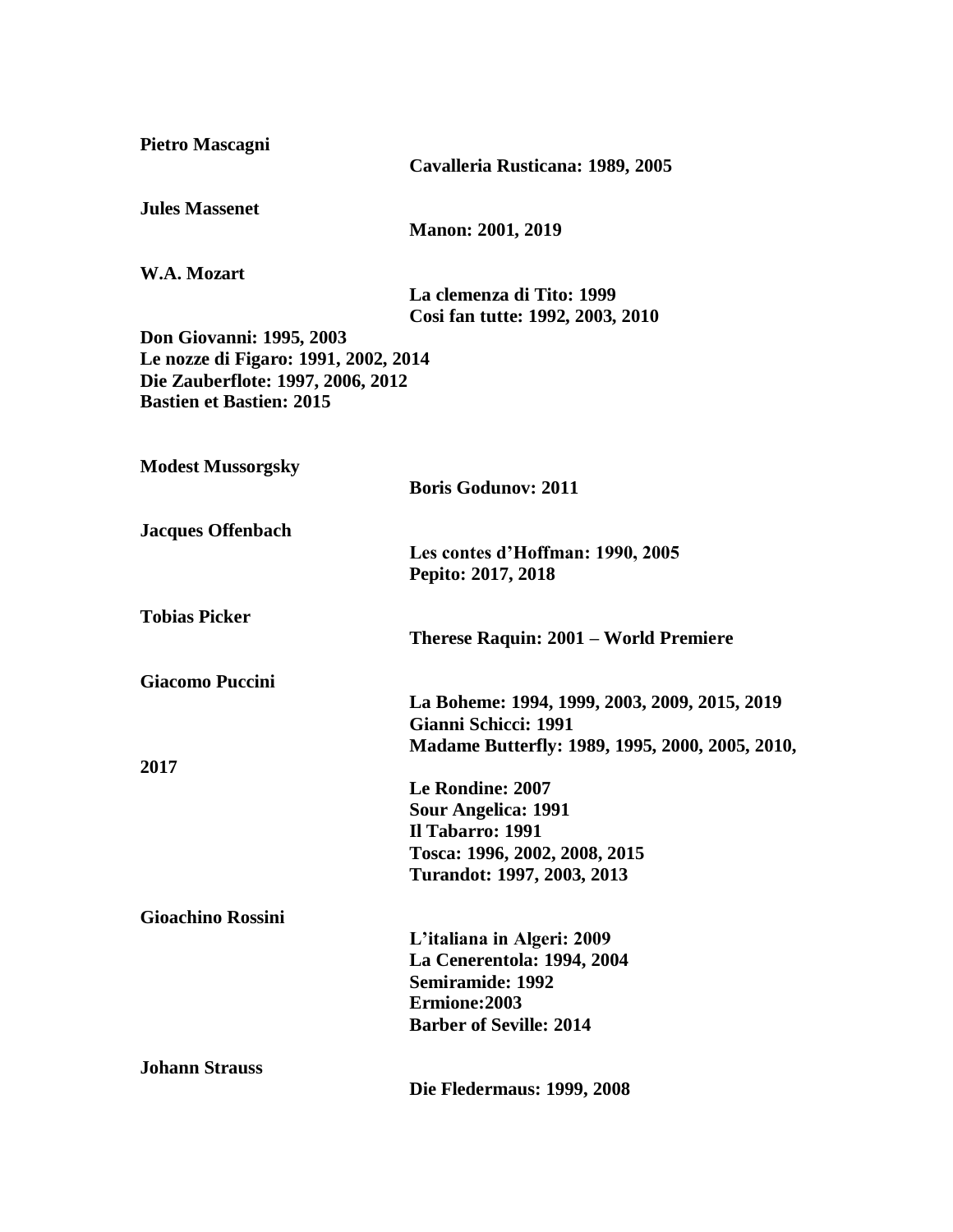| <b>Richard Strauss</b>           |                                           |
|----------------------------------|-------------------------------------------|
|                                  | <b>Ariadne auf Naxos: 2006</b>            |
|                                  | <b>Elektra: 1995</b>                      |
|                                  | Der Rosenkavalier: 1996                   |
|                                  | Salome: 2008, 2014                        |
| <b>Joby Talbot</b>               |                                           |
|                                  | Everest: 2015 – World Premiere, 2017      |
| <b>Pyotr Ilyich Tschaikovsky</b> |                                           |
|                                  | <b>Eugene Onegin: 1992, 2016</b>          |
|                                  | Queen of Spades: 2003                     |
|                                  | <b>Iolanta: 2015</b>                      |
| <b>Giuseppe Verdi</b>            |                                           |
|                                  | Aida: 1991, 1997, 2012                    |
|                                  | Un ballo in maschere: 1998                |
|                                  | <b>Luisa Miller: 2005</b>                 |
|                                  | <b>Nabucco: 2006</b>                      |
|                                  | <b>Otello: 2009</b>                       |
|                                  | Rigoletto: 1994, 2001, 2011               |
|                                  | <b>Simon Boccanegra: 2001</b>             |
|                                  | La Traviata: 1993, 2000, 2004, 2012, 2017 |
|                                  | Il trovatore: 1995                        |
| <b>Richard Wagner</b>            |                                           |
|                                  | Das fliegende Hollander: 1993, 2018       |
|                                  | Gotterdammerung: 1985, 2002               |
|                                  | Lohengrin: 2007                           |
|                                  | Das Rheingold: 1999                       |
|                                  | Siegfried: 2001                           |
|                                  | Die Walkure: 1990. 1999                   |
|                                  | <b>Tristan und Isolde: 2012</b>           |
|                                  |                                           |

## **2019 Performances**

**January 22, 2019 – Dallas Wind Symphony**

**January 27, 2019 – Brass Quintet Performance with University Chorale**

**February 7, 2019 – Brass Quintet Performance with University Chorale in Plano, Tx**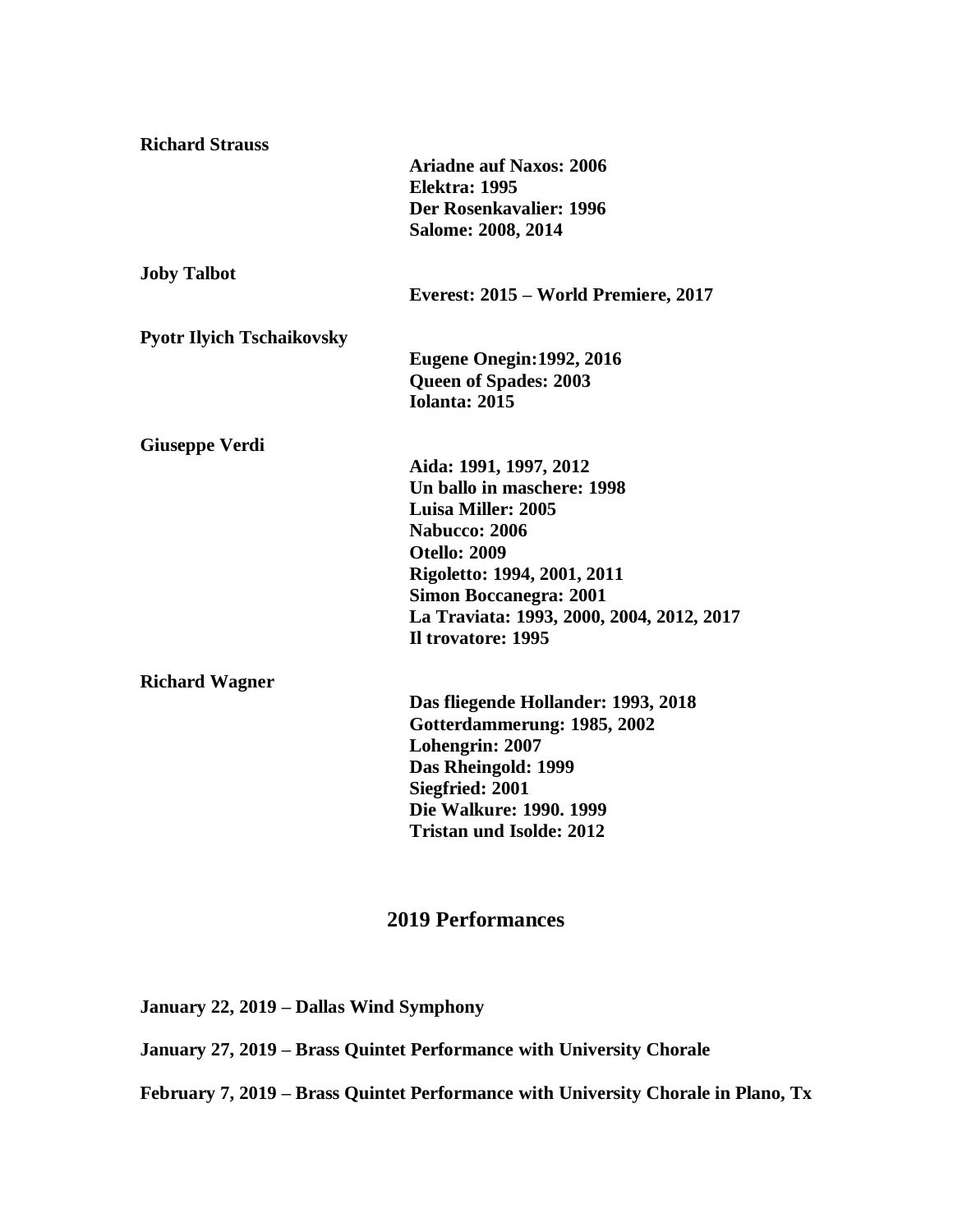**February 11, 2019 – Brass Quintet Performance of TMEA preview concert with University Chorale**

**February 13, 2019 – Brass Quintet Performance with University Chorale at Copperas Cove, Tx**

**February 14, 2019 – Brass Quintet Performance with University Chorale at TMEA Convention** 

- **March 1, 2019 – Dallas Opera – Manon**
- **March 3, 2019 – Dallas Opera – Manon**
- **March 6, 2019 – Dallas Opera – Manon**
- **March 9, 2019 – Dallas Opera – Manon**
- **March 15, 2019 – Dallas Opera – La Boheme**
- **March 17, 2019 – Dallas Opera – La Boheme**
- **March 20, 2019 – Dallas Opera – La Boheme**
- **March 23, 2019 – Dallas Opera – La Boheme**
- **March 29, 2019 – Dallas Opera – La Boheme**
- **March 30, 2019 – Dallas Opera - Pepito**
- **March 30, 2019 – Dallas Opera – La Boheme**
- **May 16, 2019 – Dallas Opera with Texas Ballet theatre – Pinocchio**
- **May 17, 2019 – Dallas Opera with Texas Ballet Theatre – Pinocchio**
- **May 18, 2019 – Dallas Opera with Texas Ballet Theatre – Pinocchio**
- **May 18, 2019– Dallas Opera with Texas Ballet Theatre – Pinocchio**
- **May 19, 2019 – Dallas Opera with Texas Ballet Theatre – Pinocchio**
- **May 19, 2019 – Dallas Opera with Texas Ballet Theatre - Pinocchio**
- **June 23-29, 2019 – Blast of Brass Camp at A&M – Commerce**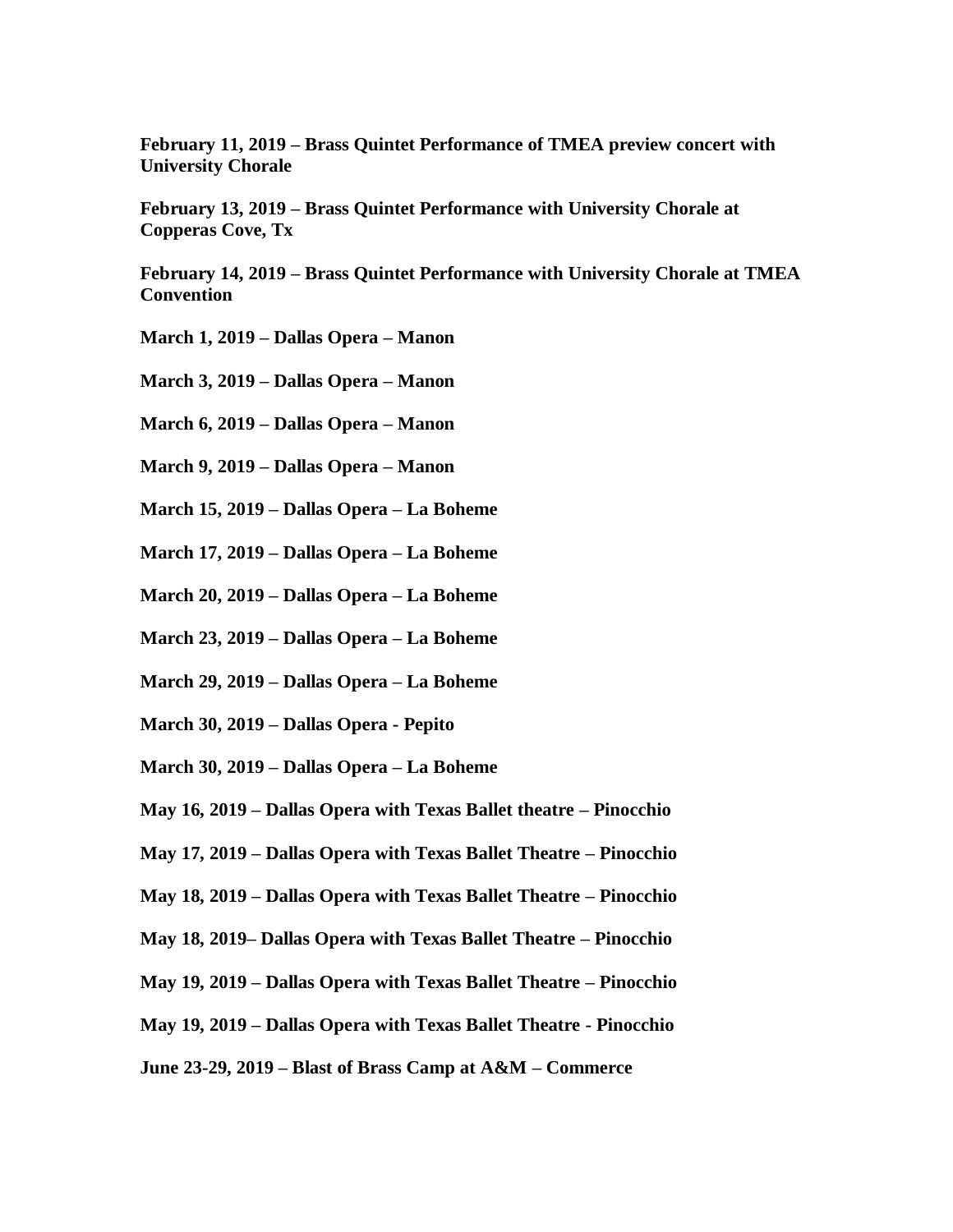**July 4, 2019 – Dallas Wind Symphony – 4th of July Patriotic Concert – Meyerson** 

**July 4, 2019 – Dallas Wind Symphony – 4th of July Patriotic Concert - Meyerson**

**September 12, 2019 - University Faculty Potpourri Recital**

**September 14, 2019 – Dallas Wind Symphony** 

**October 15, 2019 – Dallas Wind Symphony**

**November 12, 2019 – Dallas Wind Symphony**

**December 16, 2019 – Dallas Wind Symphony Christmas Concert**

# **2018 Performances**

**January 16, 2018 – Dallas Wind Symphony**

**February 9, 2018 – Dallas Opera - The Ring of Polykrates**

**February 10, 2018 – Dallas Opera – Family Performance - Pepito**

**February 11, 2018 – Dallas Opera – The Ring of Polykrates**

**February 14, 2018 – Dallas Opera – The Ring of Polykrates**

**February 15, 2018 – TMEA Performance with Texas Horn Professors All Star Ensemble**

**February 17, 2018 – Dallas Opera – The Ring of Polykrates**

**February 18, 2018 – Dallas Opera Family Concert – Music of Donizetti**

**February 27, 2018 – Dallas Wind Symphony** 

**March 8, 2018 – Dallas Wind Symphony – Concert for National Convention of American Bandmasters at Bass Hall**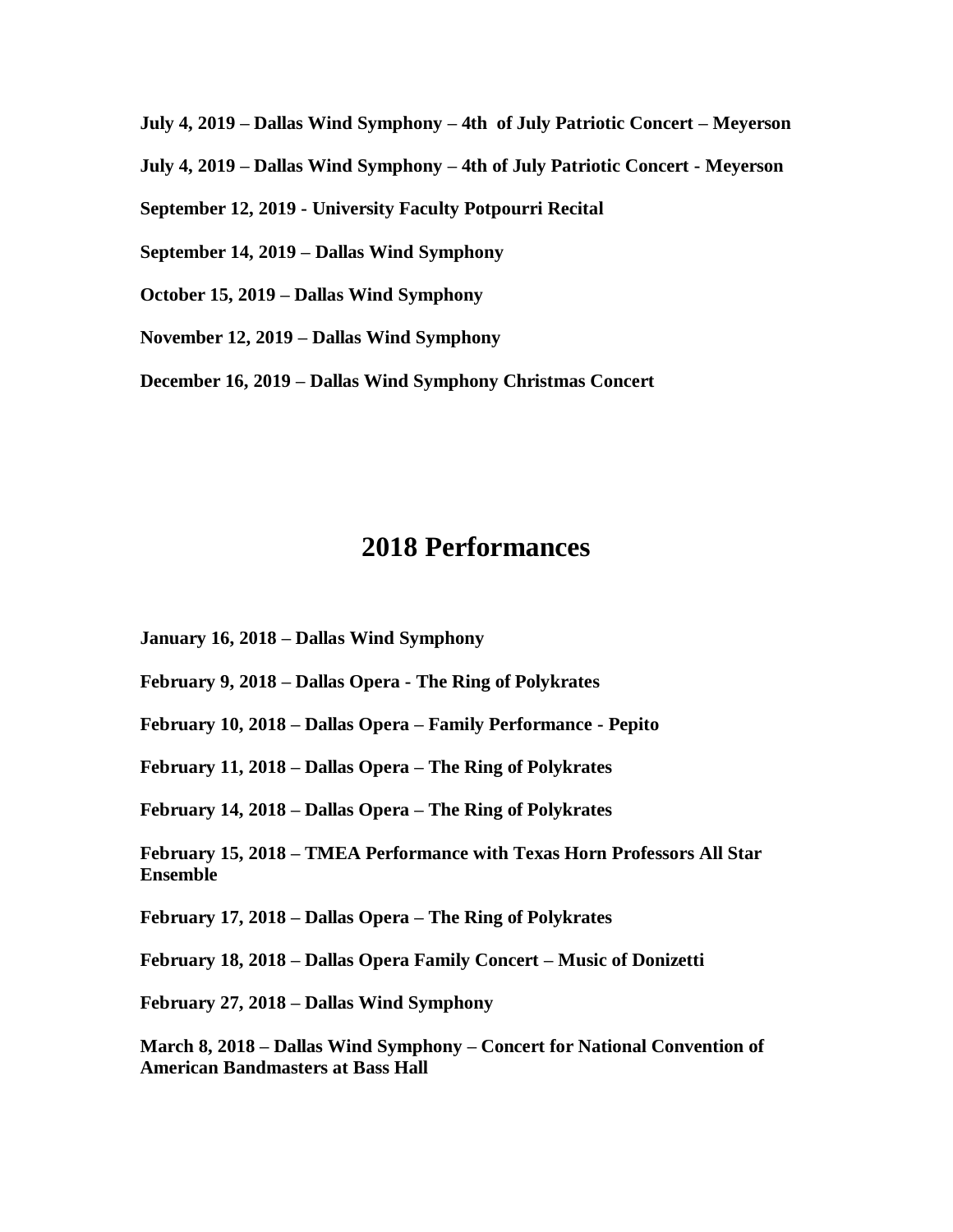- **March 10, 2018 – Dallas Opera – Pepito at North Park Center**
- **March 27, 2018 – Dallas Wind Symphony**
- **April 17, 2018 – Dallas Wind Symphony**
- **May 30, 2018 – Dallas Opera with Texas Ballet Theatre – Swan Lake**
- **May 31, 2018 – Dallas Opera with Texas Ballet theatre – Swan Lake**
- **June 1, 2018 – Dallas Opera with Texas Ballet Theatre – Swan Lake**
- **June 2, 2018 – Dallas Opera with Texas Ballet Theatre – Swan Lake**
- **June 3, 2018 – Dallas Opera with Texas Ballet Theatre – Swan Lake**
- **June 24 – 30, 2018 – Blast of Brass Camp at A&M – Commerce**
- **June 29, 2018 – Blast of Brass Ensemble**
- **July 3, 2018 – Dallas Wind Symphony – Kaboom Town Concert**
- **July 4, 2018 – Dallas Wind Symphony – 4th of July Patriotic Concert – Meyerson**
- **July 4, 2018 – Dallas Wind Symphony at Fair Park - Patriotic Concert**
- **September 6, 2018 – A&M – Commerce Faculty Recital**
- **September 18, 2018 – Dallas Wind Symphony**
- **October 11, 2018 – Brass Quintet with A&M – Commerce Chorale**
- **October 12, 2018 – Dallas Opera – Flying Dutchman**
- **October 14, 2018 - Dallas Opera – Flying Dutchman**
- **October 17, 2018 - Dallas Opera – Flying Dutchman**
- **October 20, 2018 – Dallas Opera – Flying Dutchman**
- **October 30, 2018 - Dallas Opera Student Performance – Pepito**
- **November 1, 2018 – Dallas Opera Student Performance – Pepito**

#### **November 2, 2018 – Dallas Opera Student Performance – Pepito**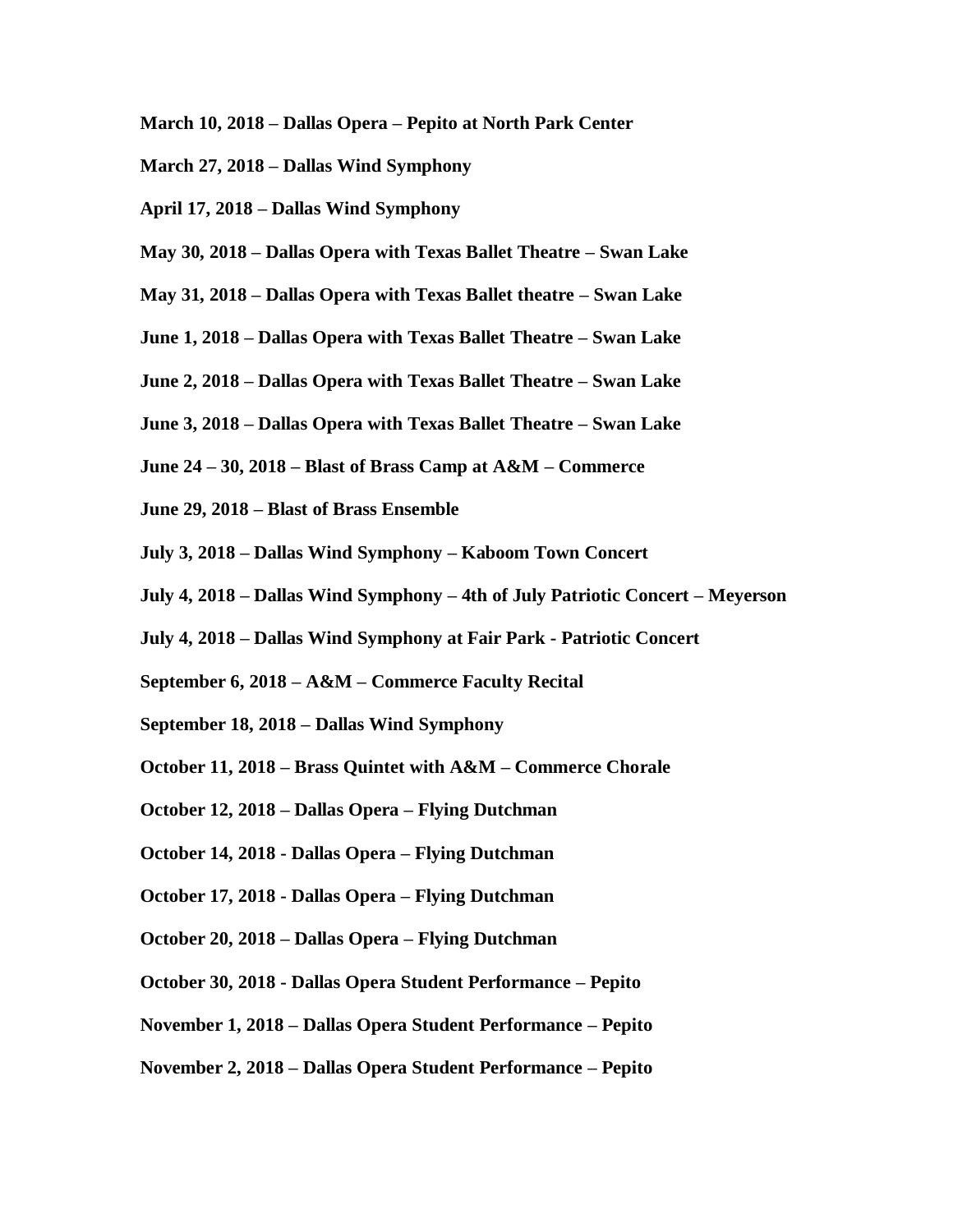**November 3, 2018 – Dallas Opera –Family Performance – Pepito** 

**November 5, 2018 – Dallas Opera Student Performance – Pepito** 

**November 13, 2018 – Dallas Wind Symphony** 

**November 29, 2018 – Preview TMEA Chorale Concert with Brass Quintet**

**November 30, 2018 – Dallas Wind Symphony – Christmas tree Lighting Ceremony at Dallas City Hall**

**December 17, 2018 – Dallas Wind Symphony – Christmas Concert**

**December 24, 2018 – Christmas Eve Ceremony at St Thomas Aquinas Church**

# **Performances - 2016**

- June 30, 2016 Dallas Winds Dallas Arboretum
- July 3, 2016 Dallas Winds Kaboom Town Concert
- July 4, 2016 Dallas Winds Patriotic Concert
- July 4, 2016 Dallas Winds Fair Park Patriotic Concert
- September 8, 2016 Faculty Showcase Recital
- October 28, 2016 Dallas Opera Eugene Onegin
- October 30, 2016 Dallas Opera Eugene Onegin
- November 2, 2016 Dallas Opera Eugene Onegin
- November 4, 2016 Dallas Opera Moby Dick
- November 5, 2016 Dallas Opera Eugene Onegin
- November 6, 2016 Dallas Opera Moby Dick
- November 9, 2016 Dallas Opera Moby Dick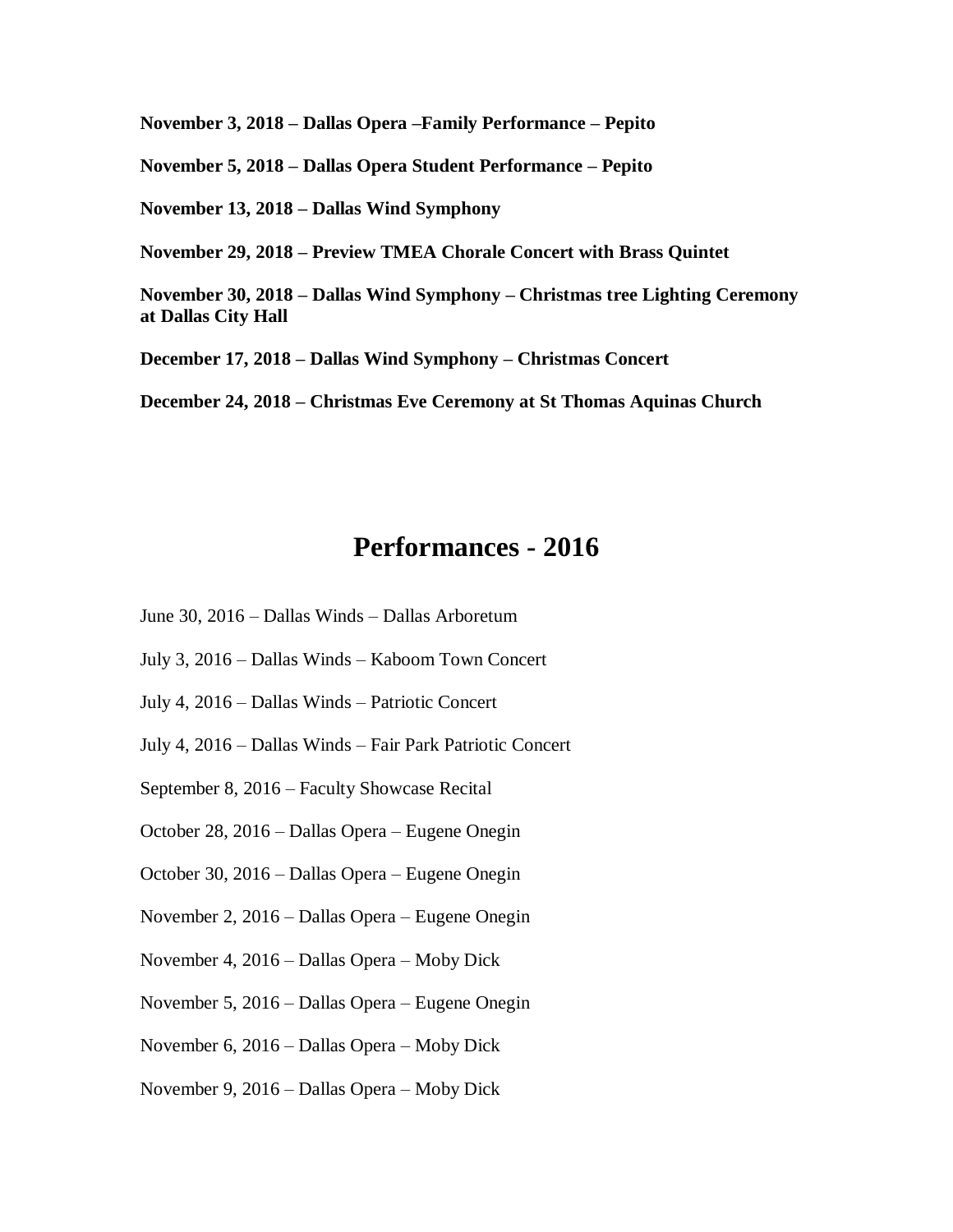November 12, 2016 – Dallas Opera – Moby Dick

November 13, 2016 – Dallas Opera – Music of Verdi

November 18, 2016 – Dallas Opera – Moby Dick

November 20, 2016 – Dallas Opera – Moby Dick

# **2015 Performances**

- January 30, 2015 Dallas Opera Everest world premiere
- February 1, 2015– Dallas Opera Everest
- February 4, 2015 Dallas Opera Everest
- February 7, 2015 Dallas Opera Everest -
- February 24, 2015 Dallas Wind Symphony
- February 28, 2015 TAMUC Faculty Brass Quintet
- March 13, 2015 Dallas Opera La Boheme
- March 15, 2015 Dallas Opera La Boheme
- March 18, 2015 Dallas Opera La Boheme
- March 19, 2015 Recording with Texas Boys' Choir
- March 21 2015 Dallas Opera La Boheme- Simulcast to AT&T Stadium
- March 27, 2015 Dallas Opera La Boheme
- March 29, 2015 Dallas Opera La Boheme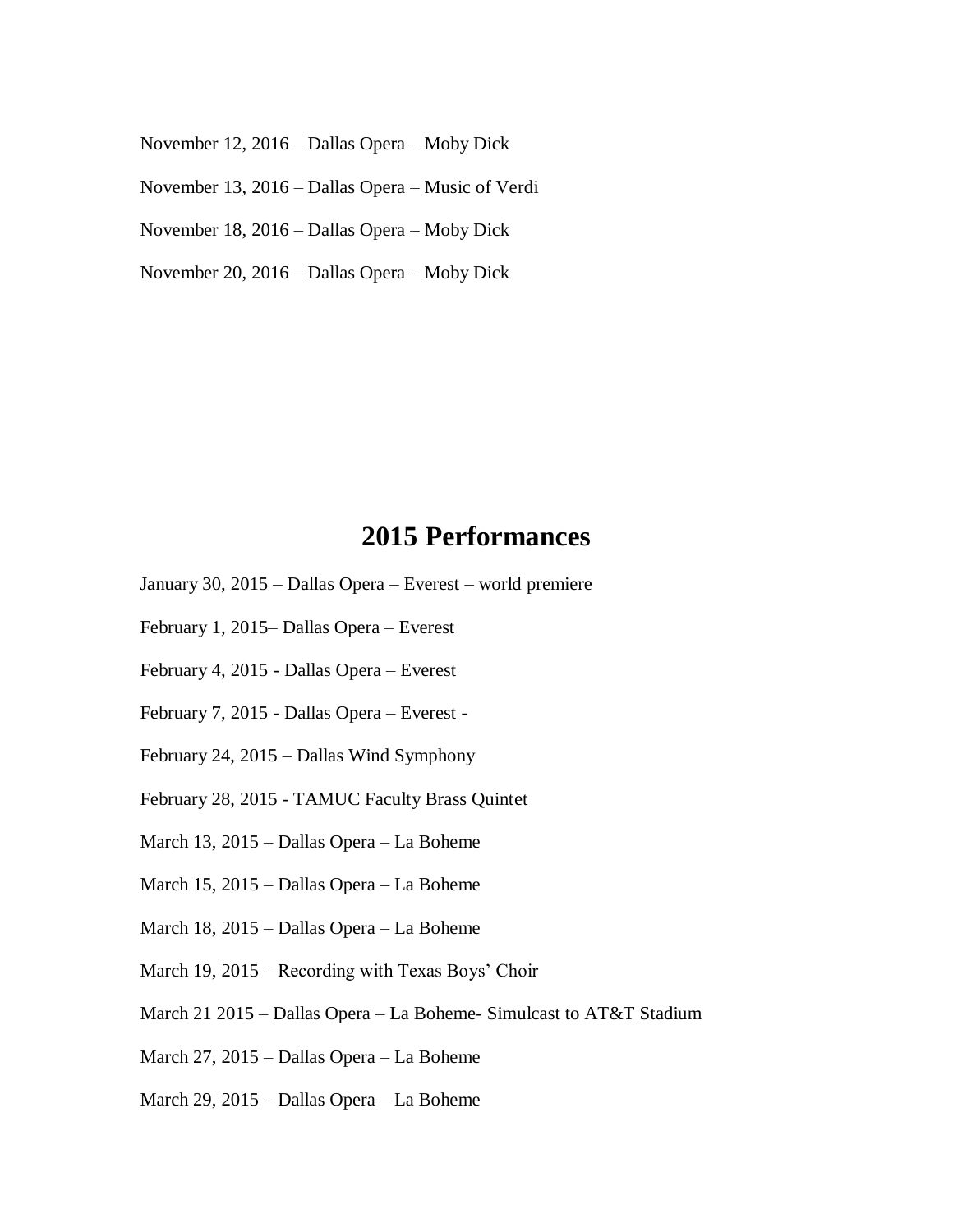- April 3, 2015 TAMUC Faculty Brass Quintet
- April 10, 2015 Dallas Opera Iolanta
- April 12, 2015 Dallas Opera Iolanta
- April 15, 2015 Dallas Opera Iolanta
- April 18, 2015 Dallas Opera Iolanta

April 19, 2015 – Dallas Opera – Dallas Opera Vocal Competition Concert

- July 2, 2015 Dallas Wind Symphony Dallas Arboretum Concert
- July 3, 2015 Dallas Wind Symphony Kaboom Town Concert
- July 4, 2015 Dallas Wind Symphony 4th of July Patriotic Concert Meyerson
- July 4, 2015 Dallas Wind Symphony at Fair Park Patriotic Concert
- July 10, 2015 Blast of Brass Ensemble with Ronald Romm

July 17, 2017 – Dallas Wind Symphony – World Association for Symphonic Bands and Ensembles San Jose, California

September 5, 2015– Rockwall Philharmonic at The Harbor

September 10, 2015 – Texas A&M University – Commerce Faculty Showcase Recital

- September 15, 2015 Dallas Wind Symphony
- September 26, 2015 A&M-Commerce Brass Day Recital and Concert
- October 6, 2015 Dallas Wind Symphony
- November 6, 2015 Dallas Opera– Tosca simulcast to Klyde Warren Park
- November 11, 2015 Dallas Opera Tosca
- November 12, 2015 Dallas Opera Bastien et Bastien
- November 13, 2015 Dallas Opera Bastien et Bastien
- November 14, 2015 Dallas Opera Tosca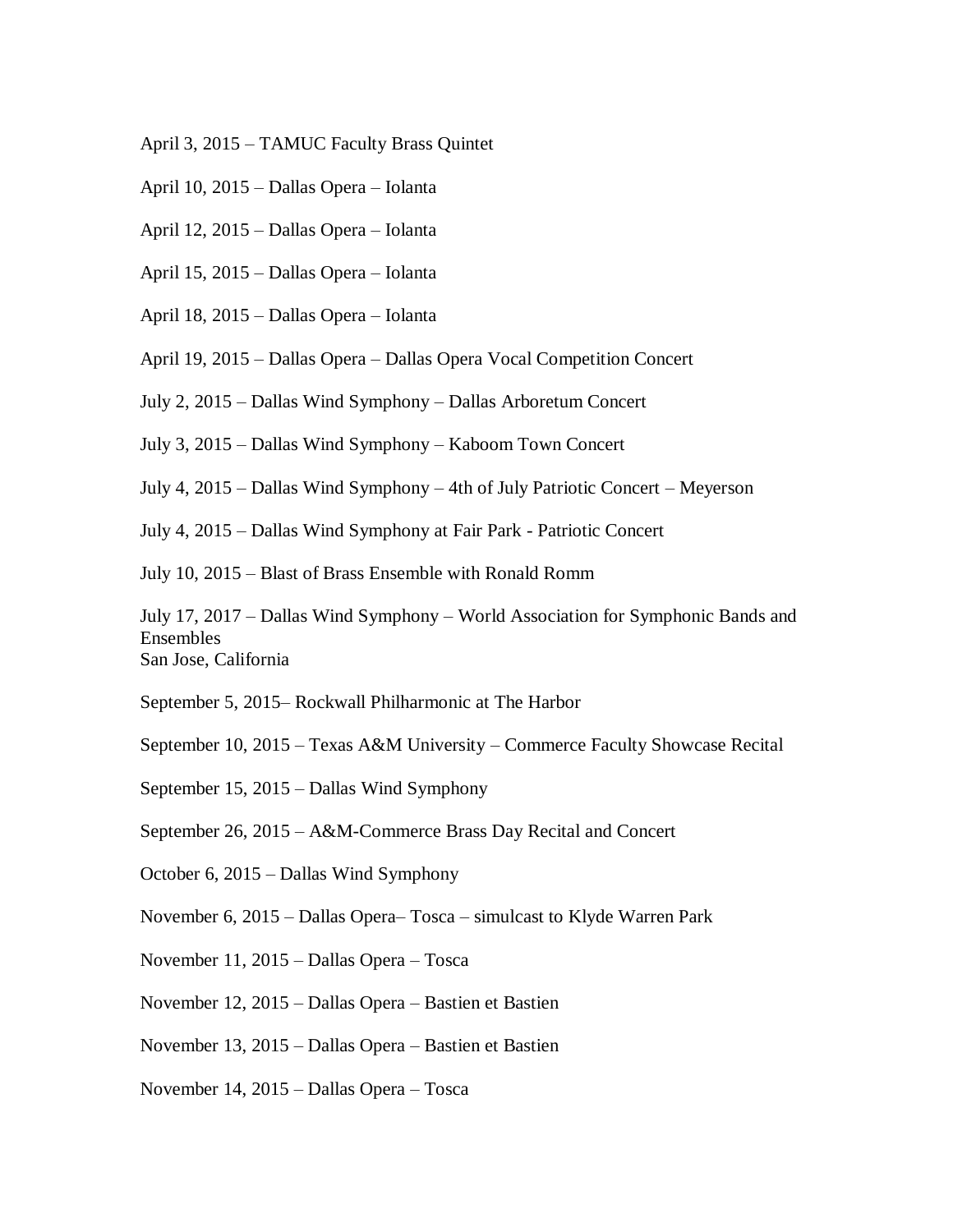November 16, 2015 – Dallas Opera – Bastien et Bastien

November 18, 2015 – Dallas Opera – Bastien et Bastien

November 20, 2015 – Dallas Opera – Tosca

November 21, 2015 – Dallas Opera – Rossini Family Concert

November 22, 2015 – Dallas Opera – Tosca

December 5, 2015 – Dallas Opera - Bastien et Bastien

December 5, 2015 – Dallas Opera – Women's Conducting Institute Concert

December 21, 2015 – Dallas Wind Symphony – Christmas Concert

The March 21st Dallas Opera performance of La Boheme was simulcast to AT&T Stadium where over 15,000 attended the performance. The November 6th Dallas Opera performance of Tosca was simulcast to Klyde Warren Park where 4,000 attended the performance.

# 2014 Performances

- January 2-4, 2014 Dallas Wind Symphony Recording of Trumpet Concertos
- January 21, 2014 Dallas Wind Symphony
- January 28, 2014 Dallas Opera School Performance of Elisir of Love
- January 29, 2014 Dallas Opera School Performance of Elisir of Love
- January 30, 2014 Dallas Opera School Performance of Elisir of Love
- January 31, 2014 Dallas Opera School Performance of Elisir of Love
- February 1, 2014 Dallas Opera Family Concert
- February 4, 2014 Dallas Wind Symphony
- March 21, 2014 Dallas Opera Die tote stadt
- March 23, 2014 Dallas Opera Die tote stadt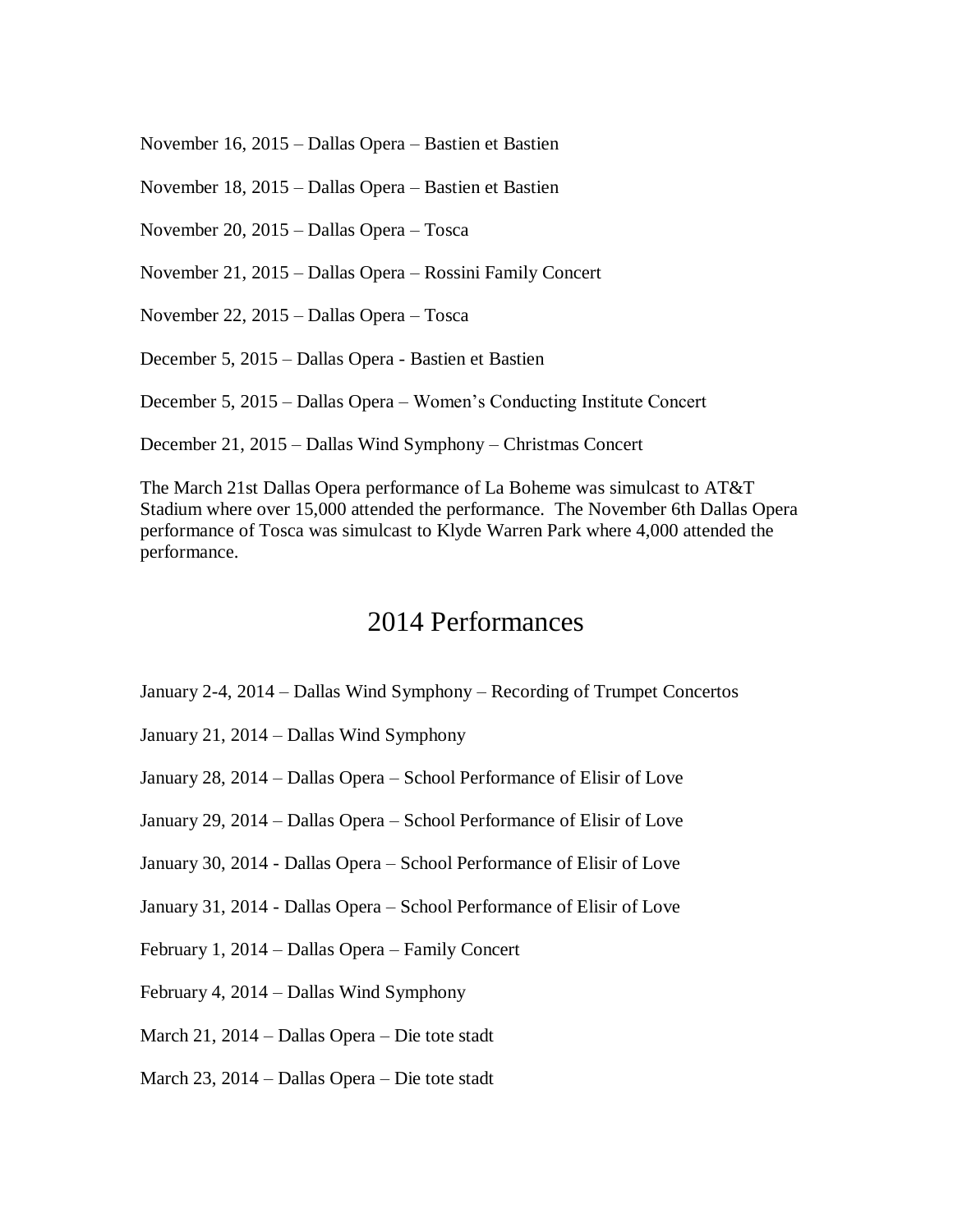- March 26, 2014 Dallas Opera Die tote stadt
- March 28, 2014 Dallas Opera Barber of Seville
- March29, 2014 Dallas Opera Die tote stadt
- March 30,, 2014 Dallas Opera Barber of Seville
- April 2, 2014 Dallas Opera Barber of Seville
- April 5, 2014 Dallas Opera Barber of Seville
- April 6, 2014 Dallas Opera Die tote stadt
- April 11, 2014 Dallas Opera Barber of Seville
- April 11, 2014 Dallas Opera Dallas Opera Family Concert
- April 13, 2014 Dallas Opera Barber of Seville
- April 16, 2014 TAMUC Faculty Chamber Music Concert
- July 3, 2014 Dallas Wind Symphony Kaboom Town Concert
- July 4, 2014 Dallas Wind Symphony 4th of July Patriotic Concert Meyerson
- July 4, 2014 Dallas Wind Symphony at Fair Park Patriotic Concert
- July 12, 2013 Blast of Brass Ensemble with Patrick Sheridan
- July 17, 2014 Breckenridge Festival Orchestra "A Midsummer's Opening Night"
- July 19, 2014 Breckenridge Festival Orchestra "Inspirations from Abroad"
- July 24, 2014 Breckenridge Festival Orchestra "Variations The Spice of Live"

July 26, 2014 – Breckenridge Festival Orchestra – "The Combined Concert of BMF and NRO"

- July 31, 2014 –Breckenridge Festival Orchestra "Dream Ticket New York, London"
- August 2, 2014 Breckenridge Festival Orchestra "Bolcolm to Beethoven"
- August 6, 2014 Breckenridge Festival Orchestra "Best of the Brass"
- August 8, 2014 Breckenridge Festival Orchestra "The Composer is Dead"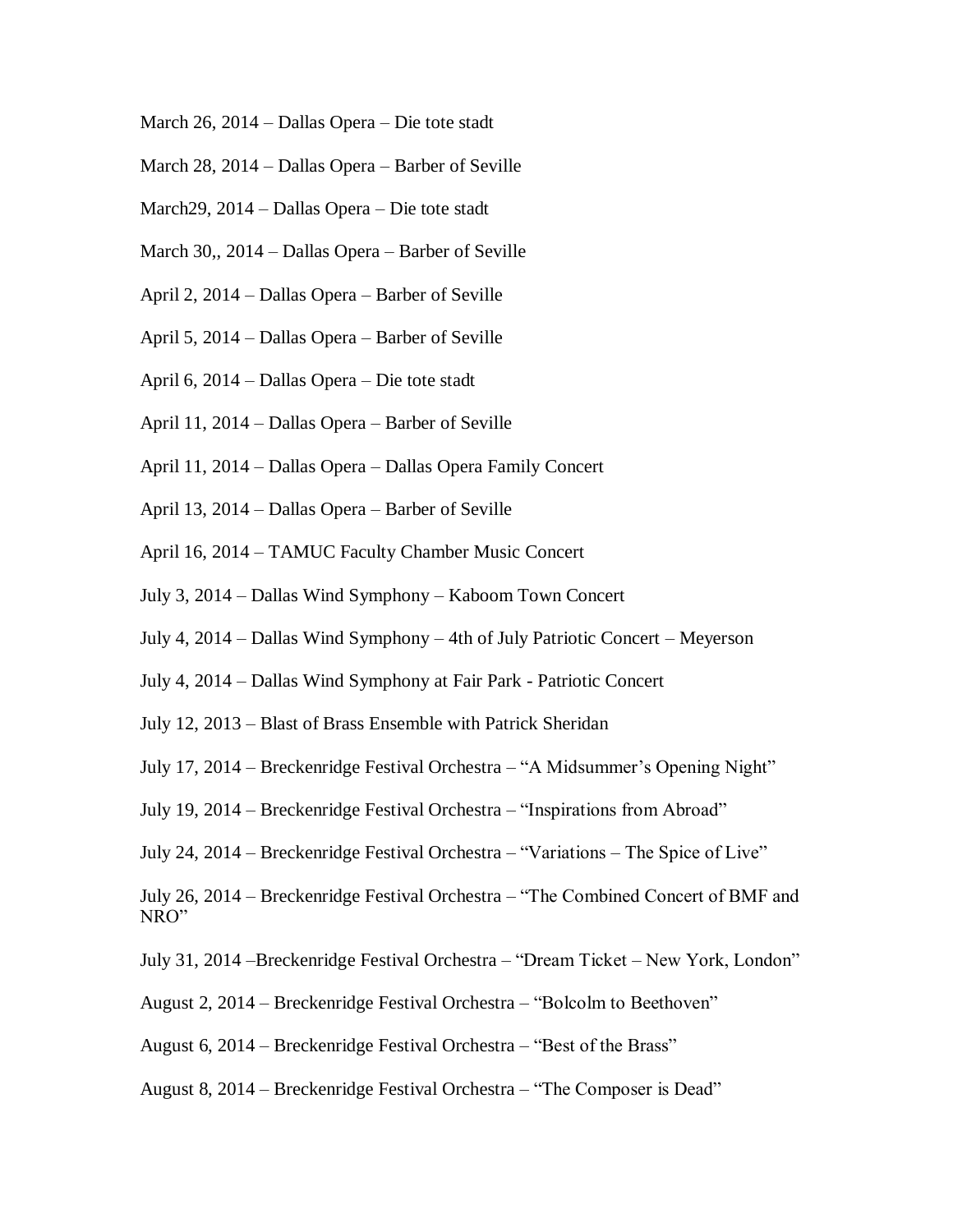August 9, 2014 – Breckenridge Festival Orchestra – "Spring, Summer and Jupiter Symphony"

- August 15, 2014 Breckenridge Festival Orchestra "Scottish Fantasy and Schubert"
- August 16, 2014 Breckenridge Festival Orchestra "Gerhardt's Favorites"
- August 30, 2014– Rockwall Philharmonic at The Harbor
- September 11, 2014 Texas A&M University Commerce Faculty Showcase Recital
- September 27, 2014 A&M-Commerce Brass Day Recital and Concert
- September 30, 2014 Dallas Wind Symphony
- October 10. 2014 Chamber Music International Mozart Divertimento
- October 24, 2014 Dallas Opera– Marriage of Figaro
- October 26, 2014 Dallas Opera Marriage of Figaro
- October 29, 2014 Dallas Opera Marriage of Figaro
- October 30, 2014 Dallas Opera Salome
- November 1, 2014 Dallas Opera Marriage of Figaro
- November 2, 2014 Dallas Opera Salome
- November 2, 2014 Brahms German Requiem Highland Park UMC
- November 5, 2014 Dallas Opera Salome
- November 7, 2014 Dallas Opera Marriage of Figaro
- November 8, 2014 Dallas Opera Salome
- November 9, 2014 Dallas Opera Marriage of Figaro
- November 18, 2014 Dallas Wind Symphony "Keep Calm and Carry On"

December 23, 2014 – Dallas Wind Symphony – Christmas Concert The April 11th Dallas Opera performance of The Barber of Seville was simulcast to AT&T Stadium where over 15,000 attended the performance. The October 24th Dallas